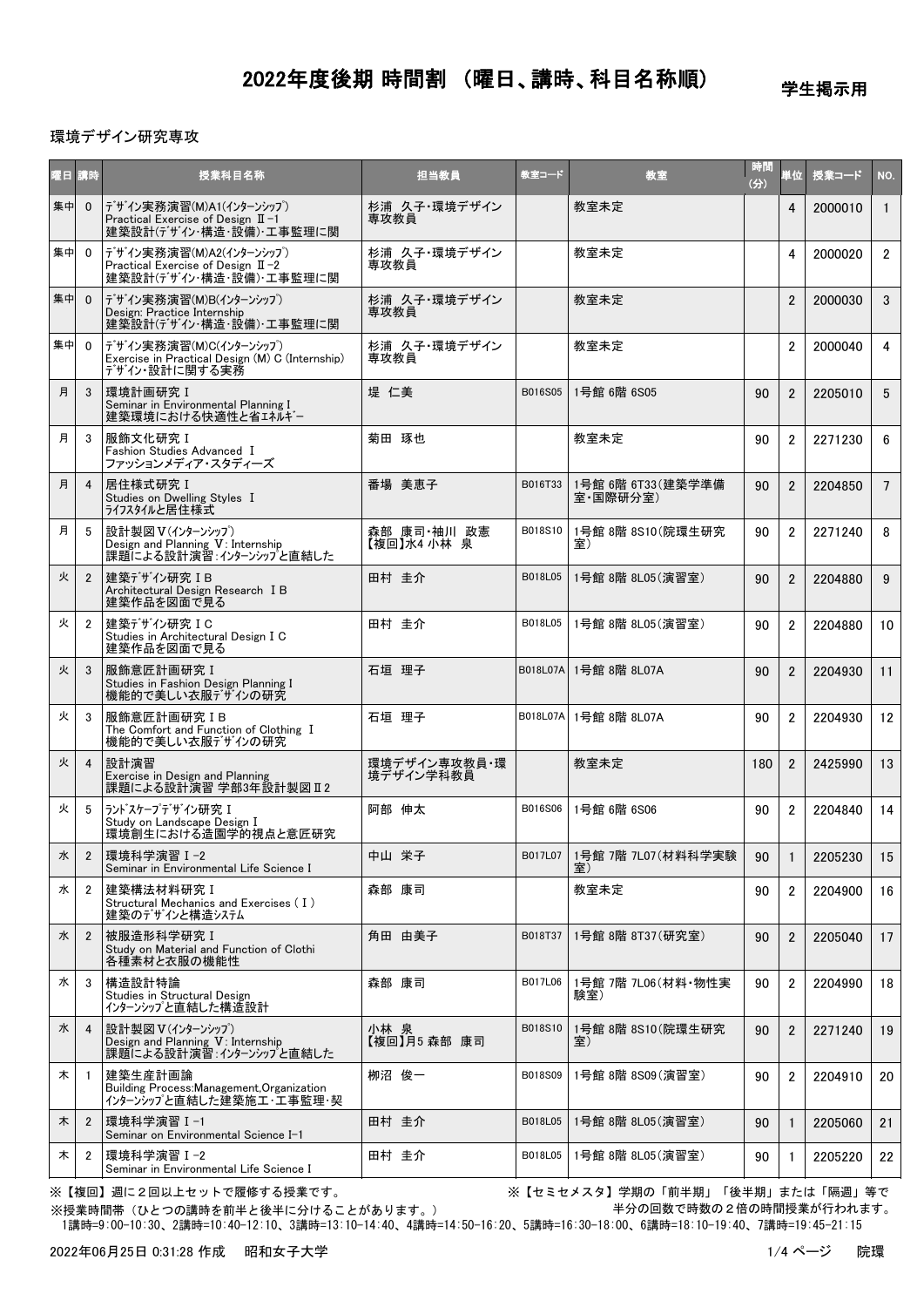学生掲示用

#### 環境デザイン研究専攻

| 曜日 講時 |                | 授業科目名称                                                                     |      | 担当教員   | 教室コード           | 教室                                    | 時間<br>(分) | 単位             | 授業コード   | NO. |
|-------|----------------|----------------------------------------------------------------------------|------|--------|-----------------|---------------------------------------|-----------|----------------|---------|-----|
| 木     | $\overline{2}$ | 被服整理学研究 I<br>Study of Detergency on Clothes<br>衣服の汚れと洗浄性                   |      | 下村 久美子 | B018L35         | 1号館 8階 8L35 (染色学実習<br>室)              | 90        | $\overline{2}$ | 2205020 | 23  |
| 木     | 4              | 環境科学演習 I-1<br>Seminar on Environmental Science I-1                         |      | 金子 友美  | B016T34         | 1号館 6階 6T34(造形デザイン<br>準備室)            | 90        | $\mathbf{1}$   | 2205180 | 24  |
| 木     | 4              | 環境科学演習 I-2<br>Seminar in Environmental Life Science I                      |      | 金子 友美  | B016T34         | 1号館 6階 6T34(造形デザイン<br>準備室)            | 90        | $\mathbf{1}$   | 2205210 | 25  |
| 木     | 4              | 材料科学研究 I<br>Research of Material and Environmental S<br>環境調和型の材料設計や材料選択を考察 |      | 中山 栄子  | B017L07         | 1号館 7階 7L07 (材料科学実験<br>室)             | 90        | $\overline{2}$ | 2204980 | 26  |
| 木     | 6              | 環境科学演習 Ⅰ-1<br>Seminar on Environmental Science I-1                         |      | 石垣 理子  | <b>B018L07A</b> | 1号館 8階 8L07A                          | 90        | $\mathbf{1}$   | 2205070 | 27  |
| 木     | 6              | 環境科学演習Ⅰ-2<br>Seminar in Environmental Life Science I                       |      | 石垣 理子  |                 | B018L07A 1号館 8階 8L07A                 | 90        | $\mathbf{1}$   | 2205240 | 28  |
| 金     | $\mathbf{1}$   | 建築史研究 I<br>Architectural History Studies I<br>フランス近代建築史の諸相                 | 戸田 穣 |        |                 | 教室未定                                  | 90        | $\overline{2}$ | 2204890 | 29  |
| 金     | $\overline{2}$ | 建築計画研究 IA<br>Study of Architectural Planning I A<br>都市、建築の形成における諸要素        | 金尾 朗 |        | B017T35         | 1号館 7階 7T35(CAD演習準備<br>室)             | 90        | $\overline{2}$ | 2204920 | 30  |
| 金     | 3              | 意匠計画研究 I A<br>The Description of Design I A<br>デザインのことば                    |      | 桃園 靖子  | B064T41         | 6号館 4階 4T41 (研究室)                     | 90        | $\overline{2}$ | 2204970 | 31  |
| 金     | 3              | 環境科学演習 I-1<br>Seminar on Environmental Science I-1                         | 金尾 朗 |        | B017T35         | 1号館 7階 7T35(CAD演習準備<br>室)             | 90        | $\mathbf{1}$   | 2205080 | 32  |
| 金     | 3              | 環境科学演習 I-2<br>Seminar in Environmental Life Science I                      | 金尾 朗 |        | B017T35         | 1号館 7階 7T35(CAD演習準備                   | 90        | $\mathbf{1}$   | 2205250 | 33  |
| 金     | 3              | 建築デザイン研究IA<br>Architectural Design Research I A<br>建築デザインの設計プロセスとその実践      |      | 杉浦 久子  | B016T35         | 1号館 6階 6T35 (建築学準備<br>室)              | 90        | $\overline{2}$ | 2204870 | 34  |
| 金     | 3              | 建築デザイン研究 IB<br>Architectural Design Research I B<br>建築デザインの設計プロセスとその実践     |      | 杉浦 久子  | B016T35         | 1号館 6階 6T35(建築学準備<br>室)               | 90        | $\overline{2}$ | 2204870 | 35  |
| 金     | 4              | 環境科学演習Ⅰ−1<br>Seminar on Environmental Science I-1                          |      | 杉浦 久子  | B016T35         | 1号館 6階 6T35 (建築学準備<br>室)              | 90        | $\mathbf{1}$   | 2205100 | 36  |
| 金     | 4              | 環境科学演習 I-2<br>Seminar in Environmental Life Science I                      |      | 杉浦 久子  | B016T35         | 1号館 6階 6T35 (建築学準備<br>室)              | 90        | $\mathbf{1}$   | 2205260 | 37  |
| 金     | 4              | 建築計画研究IB<br>Study of Architectural Planning IB<br>都市のオープンスペースの諸相           |      | 金子 友美  | B016T34         | 1号館 6階 6T34 (造形デザイン<br>準備室)           | 90        | $\overline{2}$ | 2204950 | 38  |
| 金     | $\overline{4}$ | 建築計画研究 I C<br>Studies in Architectural Planning I C<br>都市のオープンスペースの諸相      |      | 金子 友美  |                 | B016T34   1号館 6階 6T34 (造形デザイン<br>準備室) | 90        | $\overline{2}$ | 2204950 | 39  |
| 土     | 3              | 意匠計画研究IB<br>Design Method<br>モノの先行性とトキの普遍性                                 |      | 中田 士郎  |                 | 教室未定                                  | 90        | $\overline{2}$ | 2271190 | 40  |
| 土     | 3              | 環境科学演習Ⅰ−1<br>Seminar on Environmental Science I-1                          |      | 桃園 靖子  | B064T41         | 6号館 4階 4T41 (研究室)                     | 90        | $\mathbf{1}$   | 2205110 | 41  |
| 土     | 3              | 被服科学実験 I-2<br>Experiment in Clothing Science I-2                           |      | 角田 由美子 |                 | 教室未定                                  | 90        | $\mathbf{1}$   | 2205660 | 42  |
| 土     | 4              | 環境科学演習Ⅰ-1<br>Seminar on Environmental Science I-1                          |      | 下村 久美子 | B018L07B        | 1号館 8階 8L07B                          | 90        | $\mathbf{1}$   | 2205160 | 43  |
| 土     | 4              | 環境科学演習Ⅰ−1<br>Seminar on Environmental Science I-1                          |      | 角田 由美子 | B018T37         | 1号館 8階 8T37(研究室)                      | 90        | $\mathbf{1}$   | 2205170 | 44  |
| 土     | 4              | 環境科学演習Ⅰ−1<br>Seminar on Environmental Science I-1                          |      | 中山 栄子  | B017L07         | 1号館 7階 7L07(材料科学実験<br>室)              | 90        | $\mathbf{1}$   | 2205130 | 45  |
| 土     | 4              | 環境科学演習 I-1<br>Seminar on Environmental Science I-1                         |      | 森部 康司  | B017L06         | 1号館 7階 7L06 (材料·物性実<br>験室)            | 90        | 1              | 2205120 | 46  |
| 土     | $\overline{4}$ | 環境科学演習Ⅰ-2<br>Seminar in Environmental Life Science I                       |      | 下村 久美子 | B018L07B        | 1号館 8階 8L07B                          | 90        | $\mathbf{1}$   | 2205300 | 47  |

※授業時間帯(ひとつの講時を前半と後半に分けることがあります。)

※【複回】週に2回以上セットで履修する授業です。 ※【セミセメスタ】学期の「前半期」「後半期」または「隔週」等で 半分の回数で時数の2倍の時間授業が行われます。

1講時=9:00-10:30、2講時=10:40-12:10、3講時=13:10-14:40、4講時=14:50-16:20、5講時=16:30-18:00、6講時=18:10-19:40、7講時=19:45-21:15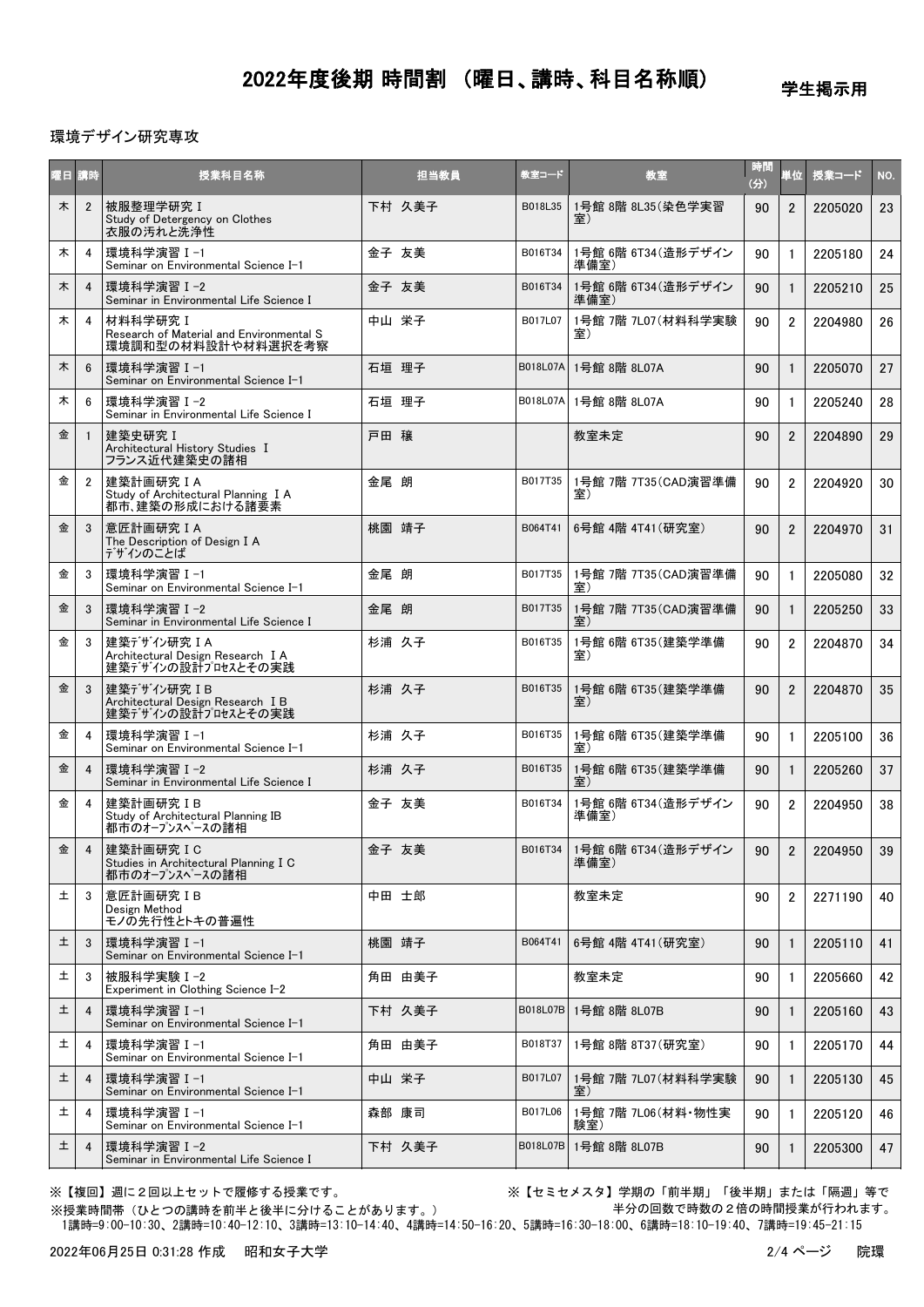学生掲示用

環境デザイン研究専攻

| 曜日 講時  |                | 授業科目名称                                                                        |      | 担当教員   | 教室コード    | 教室                         | 時間<br>(分) | 単位           | 授業コード   | NO. |
|--------|----------------|-------------------------------------------------------------------------------|------|--------|----------|----------------------------|-----------|--------------|---------|-----|
| 土      | 4              | 環境科学演習 I-2<br>Seminar in Environmental Life Science I                         |      | 角田 由美子 | B018T37  | 1号館 8階 8T37(研究室)           | 90        | $\mathbf{1}$ | 2205290 | 48  |
| 土      | 4              | 環境科学演習Ⅰ-2<br>Seminar in Environmental Life Science I                          |      | 森部 康司  | B017L06  | 1号館 7階 7L06 (材料·物性実<br>験室) | 90        | $\mathbf{1}$ | 2205320 | 49  |
| 土      | 4              | 被服科学実験 I-1<br>Experiment in Clothing Science I-1                              |      | 石垣 理子  | B018L07A | 1号館 8階 8L07A               | 90        | 1            | 2205620 | 50  |
| $\pm$  | $\overline{4}$ | 被服科学実験Ⅰ−2<br>Experiment in Clothing Science I-2                               |      | 石垣 理子  | B018L07A | 1号館 8階 8L07A               | 90        | 1            | 2205670 | 51  |
| 土      | 5              | 被服科学実験 I-1<br>Experiment in Clothing Science I-1                              |      | 下村 久美子 |          | 教室未定                       | 90        | 1            | 2205650 | 52  |
| 土      | 5              | 被服科学実験 I-1<br>Experiment in Clothing Science I-1                              |      | 角田 由美子 | B018T37  | 1号館 8階 8T37 (研究室)          | 90        |              | 2205640 | 53  |
| 土      | 6              | 被服科学実験 I-2<br>Experiment in Clothing Science I-2                              |      | 下村 久美子 | B018L35  | 1号館 8階 8L35(染色学実習<br>室)    | 90        | 1            | 2205690 | 54  |
| 土      | $\overline{7}$ | 意匠計画演習 I<br>Seminar in Product Design I<br>カタチの意味                             |      | 桃園 靖子  |          | 教室未定                       | 90        | $\mathbf{1}$ | 2204960 | 55  |
| 土      | 7              | 環境科学演習 I-2<br>Seminar in Environmental Life Science I                         |      | 桃園 靖子  | B064T41  | 6号館 4階 4T41 (研究室)          | 90        | $\mathbf{1}$ | 2205340 | 56  |
| 日      | 7              | 環境科学演習 I-1<br>Seminar on Environmental Science I-1                            | 堤 仁美 |        |          | 教室未定                       | 90        |              | 2271200 | 57  |
| 日      | 7              | 環境科学演習Ⅰ−1<br>Seminar on Environmental Science I-1                             |      | 中田 士郎  |          | 教室未定                       | 90        | 1            | 2271250 | 58  |
| 日      | $\overline{7}$ | 環境科学演習Ⅰ-1<br>Seminar on Environmental Science I-1                             |      | 番場 美恵子 |          | 教室未定                       | 90        | $\mathbf{1}$ | 2237890 | 59  |
| 日      | $\overline{7}$ | 環境科学演習 I-2<br>Seminar in Environmental Life Science I                         | 堤 仁美 |        |          | 教室未定                       | 90        | $\mathbf{1}$ | 2271210 | 60  |
| 日      | 7              | 環境科学演習Ⅰ-2<br>Seminar in Environmental Life Science I                          |      | 中田 士郎  |          | 教室未定                       | 90        | $\mathbf{1}$ | 2271260 | 61  |
| 日      | $\overline{7}$ | 環境科学演習 I-2<br>Seminar in Environmental Life Science I                         |      | 番場 美恵子 |          | 教室未定                       | 90        | $\mathbf{1}$ | 2237900 | 62  |
| 日      | $\overline{7}$ | 環境科学特別研究 I (制作)<br>Special Studies in Environmental Science I<br>(Production) |      | 石垣 理子  |          | 教室未定                       | 90        | 4            | 2205360 | 63  |
| Β      | 7              | 環境科学特別研究 I (制作)<br>Special Studies in Environmental Science I<br>(Production) | 金尾 朗 |        |          | 教室未定                       | 90        | 4            | 2205710 | 64  |
| $\Box$ | $\overline{7}$ | 環境科学特別研究 I (制作)<br>Special Studies in Environmental Science I<br>(Production) |      | 下村 久美子 |          | 教室未定                       | 90        | 4            | 2205380 | 65  |
| 日      | 7              | 環境科学特別研究 I (制作)<br>Special Studies in Environmental Science I<br>(Production) |      | 角田 由美子 |          | 教室未定                       | 90        | 4            | 2205370 | 66  |
| 日      | $\overline{7}$ | 環境科学特別研究 I (制作)<br>Special Studies in Environmental Science I<br>(Production) |      | 中田 士郎  |          | 教室未定                       | 90        | 4            | 2271220 | 67  |
| 日      | $\overline{7}$ | 環境科学特別研究 I (制作)<br>Special Studies in Environmental Science I<br>(Production) |      | 桃園 靖子  |          | 教室未定                       | 90        | 4            | 2205350 | 68  |
| 日      | 7              | 環境科学特別研究 I (設計)<br>Special Studies in Environmental Science I<br>(Design)     | 金尾 朗 |        |          | 教室未定                       | 90        | 4            | 2205430 | 69  |
| 日      | 7              | 環境科学特別研究 I (設計)<br>Special Studies in Environmental Science I<br>(Design)     |      | 金子 友美  |          | 教室未定                       | 90        | 4            | 2205460 | 70  |
| 日      | $\overline{7}$ | 環境科学特別研究 I (設計)<br>Special Studies in Environmental Science I<br>(Design)     |      | 杉浦 久子  | B016T35  | 1号館 6階 6T35(建築学準備<br>室)    | 90        | 4            | 2205440 | 71  |
| 日      | $\overline{7}$ | 環境科学特別研究 I (設計)<br>Special Studies in Environmental Science I<br>(Design)     |      | 田村 圭介  |          | 教室未定                       | 90        | 4            | 2205450 | 72  |

※【複回】週に2回以上セットで履修する授業です。 ※【セミセメスタ】学期の「前半期」「後半期」または「隔週」等で 半分の回数で時数の2倍の時間授業が行われます。

 1講時=9:00-10:30、2講時=10:40-12:10、3講時=13:10-14:40、4講時=14:50-16:20、5講時=16:30-18:00、6講時=18:10-19:40、7講時=19:45-21:15 ※授業時間帯(ひとつの講時を前半と後半に分けることがあります。)